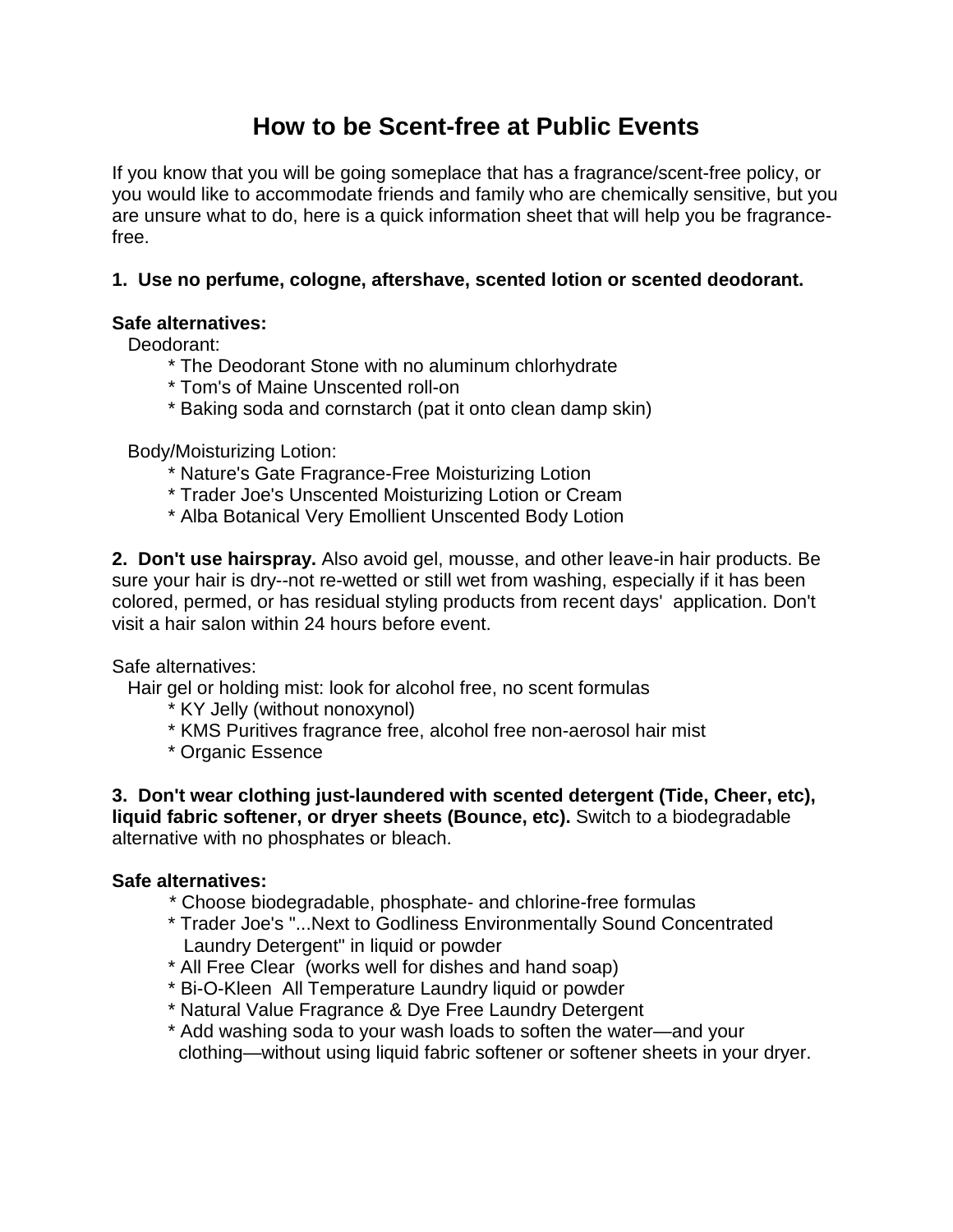**4. Minimize makeup.** In particular, do not wear foundation. Most cosmetics (lipstick, blush, eye makeup) have scents. Don't apply nail polish today.